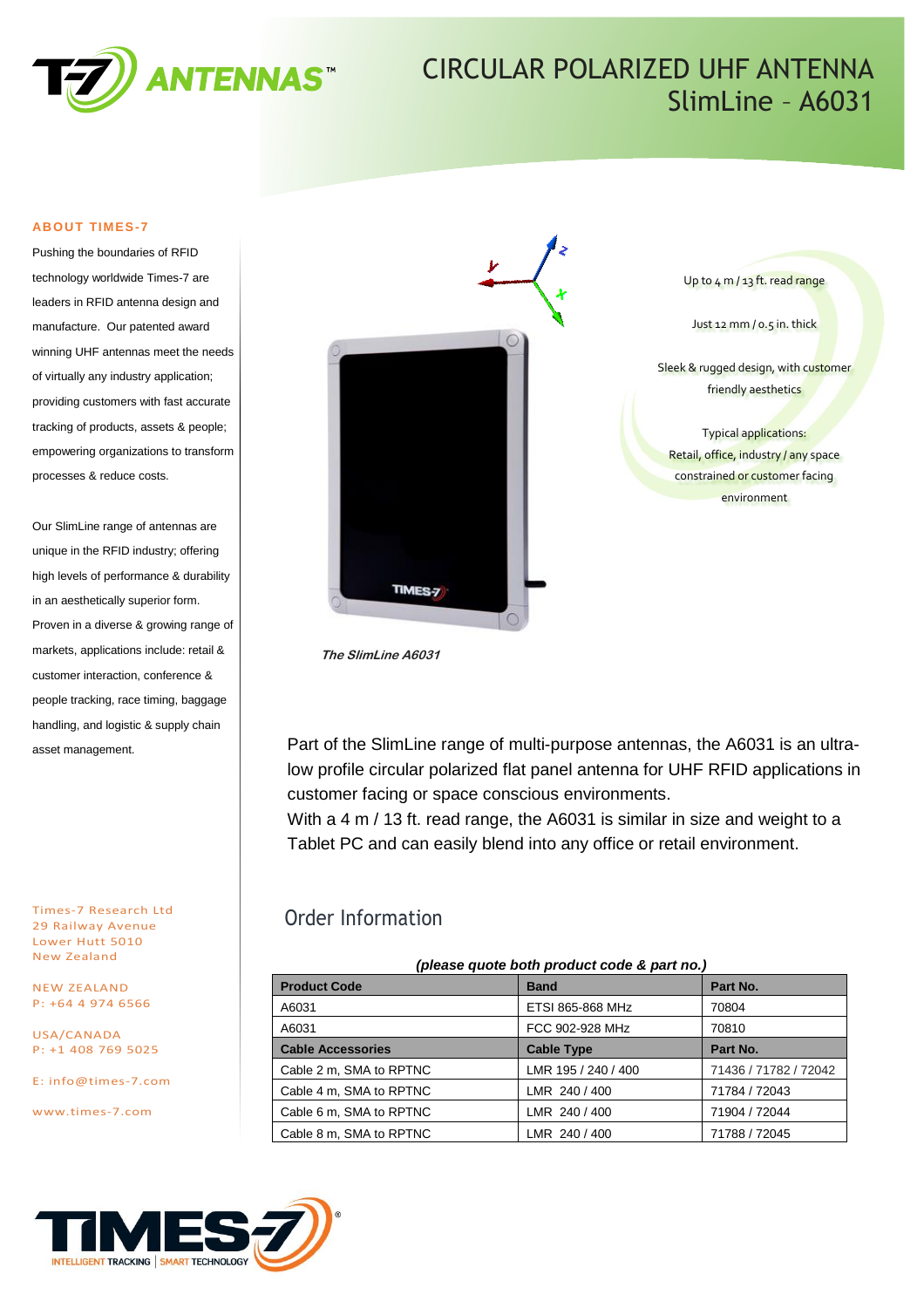

CIRCULAR POLARIZED UHF ANTENNA SlimLine – A6031

## Specifications

| Dimensions $(L \times W \times D)$ : | 275 mm x 214 mm x 12 mm                                                               |  |
|--------------------------------------|---------------------------------------------------------------------------------------|--|
|                                      | $10.8$ " $\times$ 8.5 " $\times$ 0.5 "                                                |  |
| Weight:                              | $0.6$ kg $/ 1.3$ lbs.                                                                 |  |
| Radome Material:                     | Fire retardant ABS                                                                    |  |
| <b>Environmental Rating:</b>         | IP <sub>65</sub>                                                                      |  |
| Operating / Storage Temperature:     | $-20^{\circ}$ to $+55^{\circ}$ C / $-30^{\circ}$ to $+65^{\circ}$ C                   |  |
|                                      | -4° to +131°F / -22° to +149°F                                                        |  |
| Mounting:                            | Integrated mounting holes / Universal mounting brackets for rack                      |  |
|                                      | (VESA) mounting available                                                             |  |
| Connector type / position:           | SMA female side fly lead (300 mm / 1 ft.)                                             |  |
| Vibration:                           | IEC 68-2-6 (10 to 150 Hz, 0.5g, 1 hr. / 2 axes, Random Vibration)                     |  |
| Humidity:                            | IEC 68-2-30 (+25° to +55°C / +77° to +131°F                                           |  |
|                                      | / 24 hr. cycle of at least 90% relative humidity)                                     |  |
| Cold Test:                           | IEC 68-2-1 (-40°C / -40°F / 24 hr.)                                                   |  |
| Heat Test:                           | IEC 68-2-2 (+70°C / +158°F / 24 hr.)                                                  |  |
| Temperature Shock Test:              | IEC 68-2-1 (10 cycles of 30 mins. at -40 $\degree$ C / -40 $\degree$ F followed by 30 |  |
|                                      | mins. at $+70^{\circ}$ C / $+158^{\circ}$ F and back)                                 |  |

### *Physical / Environmental Specifications*

### *Electrical Specifications*

| Frequency Range:         | 865-868 MHz / 902-928 MHz            |
|--------------------------|--------------------------------------|
| Polarization:            | RHCP (Right Hand Circular Polarized) |
| Far-field Gain:          | 4 dBiC typical                       |
| Far-field 3dB beamwidth: | 80° in both planes                   |
| <b>VSWR</b>              | 1.4 typical                          |
| Front to back ratio:     | $-18$ dB                             |
| Axial ratio:             | 2 dB at boresight                    |
| Nominal Impedance:       | 50 $\Omega$                          |
| Anti-static protection:  | <b>DC Grounded</b>                   |
| Antenna Detection        | 10K $\Omega$ resistance              |
| Maximum Input Power:     | 3 W                                  |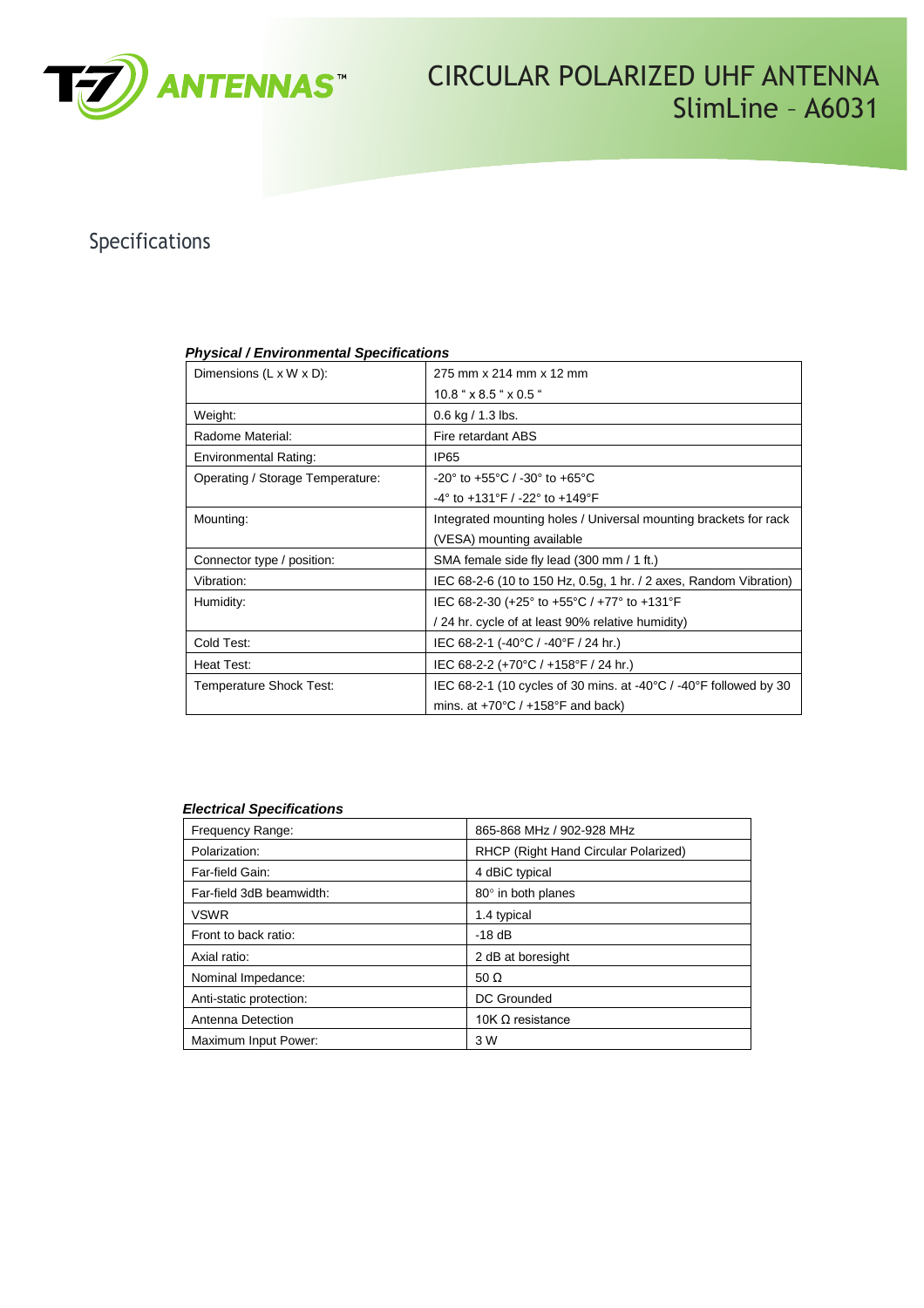

# **CIRCULAR POLARIZED UHF ANTENNA** SlimLine - A6031

**E-field Radiation Patterns**